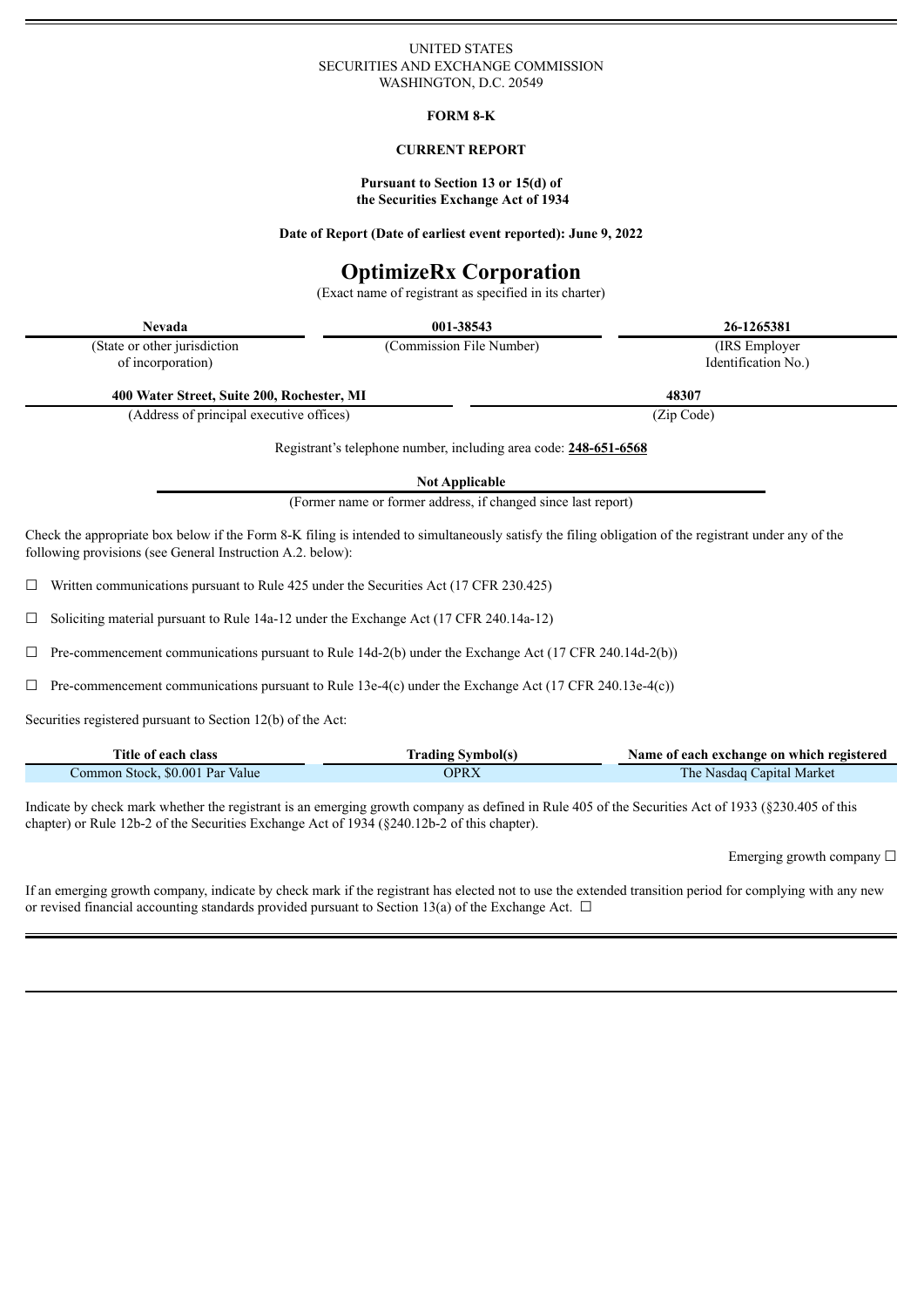## **Item 5.07 Submission of Matters to a Vote of Security Holders.**

The Company's 2022 Annual Meeting of Stockholders ("Annual Meeting") was held on June 9, 2022. During the Annual Meeting, stockholders were asked to consider and vote upon three proposals: (1) to elect six directors, each to serve for a term that expires at the next annual meeting of stockholders and until his or her successor has been elected and qualified or until his or her earlier death, resignation or removal; (2) to approve, on an advisory basis, the compensation of the Company's named executive officers; and (3) to ratify UHY LLP as the Company's independent registered public accounting firm for the 2022 fiscal year.

On the record date of April 14, 2022, there were 18,152,349 shares of the Company's common stock issued and outstanding and entitled to vote at the Annual Meeting. For each proposal, the results of the stockholder voting were as follows:

1. The following nominees were each elected to serve as director for a term that expires at the next annual meeting of stockholders and until his or her successor has been elected and qualified or until his or her earlier death, resignation or removal based upon the following votes:

| Nominee           | Votes For  | Votes Withheld | <b>Broker Non-Votes</b> |
|-------------------|------------|----------------|-------------------------|
| William J. Febbo  | 13,231,384 | 777,882        | 1,171,020               |
| Gus D. Halas      | 10,008,903 | 4,000,363      | 1,171,020               |
| Lynn O'Connor Vos | 10,311,772 | 3,697,494      | 1,171,020               |
| James Lang        | 10,442,023 | 3,567,243      | 1,171,020               |
| Patrick Spangler  | 12,089,880 | 1,919,386      | 1,171,020               |
| Gregory D. Wasson | 13,709,875 | 299,391        | 1,171,020               |

2. The compensation of the Company's named executive officers, as described in the proxy statement, was approved on an advisory basis based upon the following votes:

| Votes in Favor | Against<br><b>Votes</b> | Abstain               | Broker Non-Votes |
|----------------|-------------------------|-----------------------|------------------|
| 3.907.079      | 4.678.794               | 402<br>202<br>423.39. | 171,020          |

3. UHY LLP was ratified as the Company's independent registered public accounting firm for the 2022 fiscal year based upon the following votes:

| Votes in<br>ı Favor | votes<br>Against | Abstain<br>. |
|---------------------|------------------|--------------|
| ,056<br>$\Delta$    | 3,406            | 22,824       |
|                     |                  |              |